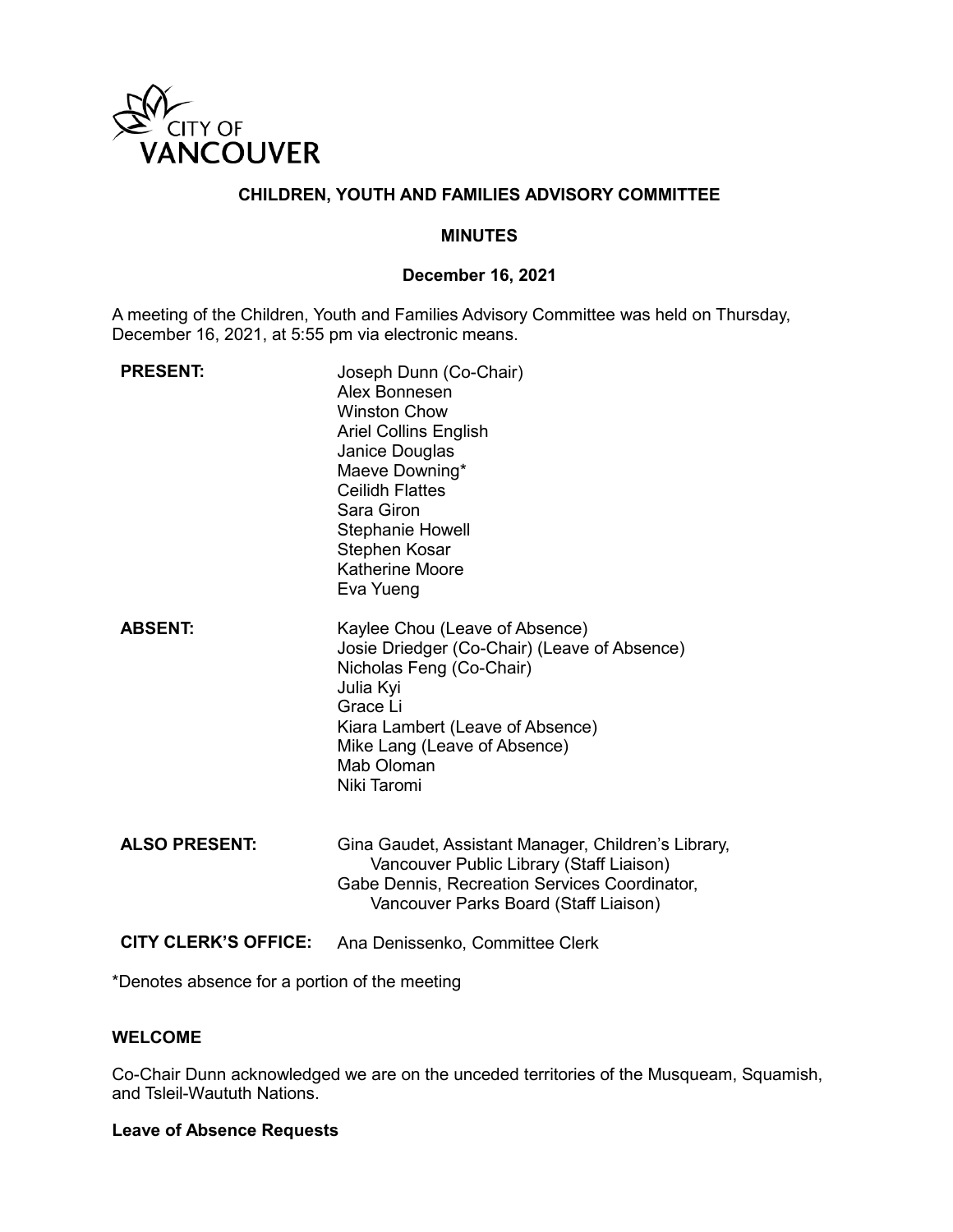MOVED by Ariel Collins English SECONDED by Stephen Kosar

> THAT the Children, Youth and Families Advisory Committee approve leaves of absence for Kaylee Chou, Josie Driedger, Kiara Lambert, and Mike Lang.

CARRIED UNANIMOUSLY (Maeve Downing absent for the vote)

#### **Approval of Minutes**

MOVED by Katherine Moore SECONDED by Stephen Kosar

> THAT the Children, Youth and Families Advisory Committee approve the Minutes from the meeting of Thursday, October 28, 2021, as circulated.

CARRIED UNANIMOUSLY (Maeve Downing absent for the vote)

## **1. Approval of 2022 meeting schedule**

MOVED by Stephanie Howell SECONDED by Alex Bonnesen

> THAT the Children, Youth and Families Advisory Committee approve the 2022 meeting schedule below:

| <b>Month</b> | Day | Time    | <b>Meeting Type</b>    | Webex/Hybrid |
|--------------|-----|---------|------------------------|--------------|
|              |     |         |                        |              |
| January      | 27  | 5:30 PM | <b>Regular Meeting</b> | <b>TBD</b>   |
| February     | 24  | 5:30 PM | <b>Working Session</b> | Webex        |
| March        | 31  | 5:30 PM | <b>Regular Meeting</b> | <b>TBD</b>   |
| April        | 21  | 5:30 PM | <b>Working Session</b> | Webex        |
| May          | 19  | 5:30 PM | <b>Regular Meeting</b> | TBD          |
| June         | 23  | 5:30 PM | <b>Working Session</b> | Webex        |
| July         | 21  | 5:30 PM | <b>Regular Meeting</b> | <b>TBD</b>   |
| September    | 22  | 5:30 PM | <b>Regular Meeting</b> | TBD          |

All meetings take place on Thursdays at 5:30 pm. Regular Meetings will be clerked by the Committee Clerk for the public record.

CARRIED UNANIMOUSLY

#### **2. Liaison Updates**

Gina Gaudet provided updates on the following, and responded to questions and comments: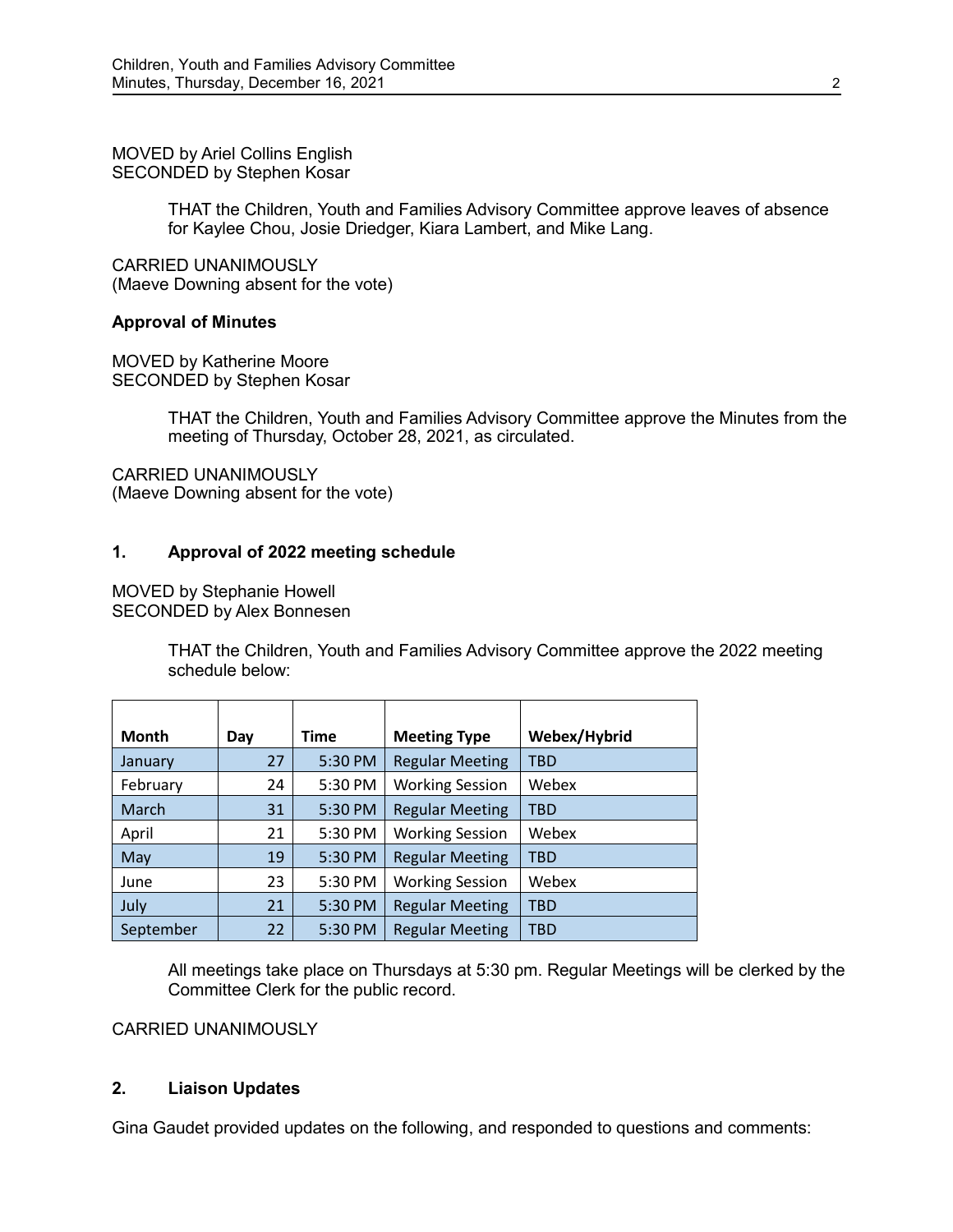- Winter break programs to start next week
- Registration for the January 2022 Cohort programming
- In-person and virtual reading buddies start up new sessions at 4 branches in person for 2022 and one virtual session
- VPL will publish events and programs for children, youth and families January 4, and will have details on registration requirements in the new year

Gabe Dennis provided updates on the following:

- 4-part workshop series for community youth workers (trauma-informed and including peace circle, child protection training, the circle of the child, and work with a lawyer from Child and Youth Legal Centre)
- Warming centers are open
- Vancouver Parks Board is partnering with ACE Arts on a film project for youth
- Encouraged to follow the updates by hashtag #vanyouth on Instagram

## **3. Subcommittee Updates**

The Committee agreed to establish the following Subcommittees for 2022:

- Social Justice and Equity
- Mental Health and Wellness (especially for youth, during COVID-19)
- Housing (especially in relation to families with children)
- Sustainability and Environment
- Transportation and Accessibility (safety and safe routes to schools)

## **4. Discussion of Work Plan/Priorities**

Katherine Moore agreed to lead the Mental Health and Wellness Subcommittee, Janice Douglas volunteered to lead the Housing Subcommittee, and it was noted that Mike Lang expressed interest in leading the Transportation Subcommittee.

Katherine Moore articulated the following objectives of the Mental Health and Wellness Subcommittee:

- Increase the amount of health education among children K12 (not only providing resources, but educating children/students)
- Increase the amount of counsellors on site in schools

Alex Bonnesen, Eva Yueng, and Ariel Collins English expressed their interest in joining the Mental Health and Wellness Subcommittee.

Janice Douglas highlighted the main objectives of the Housing Subcommittee, which included:

- Defining what constitutes the livability, especially during lockdown
- Continue working with housing co-ops
- Address the issues of no minimum size of the apartments, as smaller apartments decrease livability for families, especially families with children
- Address lack of amenity spaces in the buildings